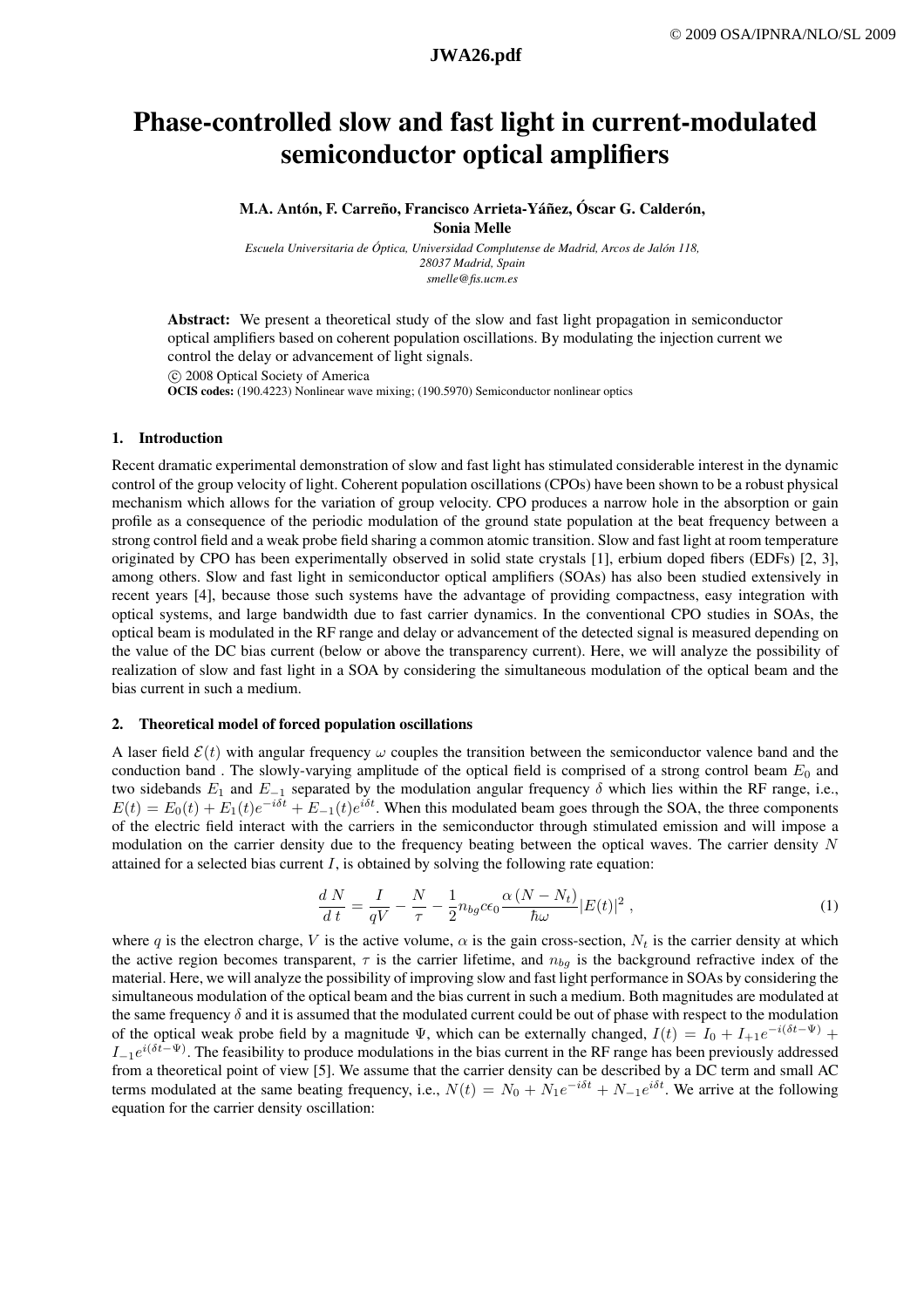## **a530\_1.pdf JWA26.pdf JWA26.pdf**

$$
N(t) = N_0 + N_t \left[ \frac{R_1 e^{i\Psi} - (N_0/N_t - 1)q_1}{1 + q_0 - i\delta\tau} e^{-i\delta t} + c.c. \right],
$$
 (2)

where we have defined the normalized currents  $R_{0,\pm 1} = I_{0,\pm 1}\tau/(qV N_t)$ , the normalized optical powers  $q_0 =$  $(1/2)n_{bg}c\epsilon_0|E_0|^2/P_{sat}$ ,  $q_1 = (1/2)n_{bg}c\epsilon_0(E_0^*E_1 + E_0E_{-1}^*)/P_{sat}$ , the saturation power  $P_{sat} = \hbar\omega/(\alpha\tau)$ , and the static carrier density  $N_0 = N_t(R_0 + q_0)/(1 + q_0)$ . A close inspection of equation (2) reveals that population oscillation works as a temporal grating whose amplitude depends both on the coupling between the DC and the sidebands of the probe field, and on the modulation term of the injection current  $R_1$ . The response of the system to the weak probe field can be obtained by solving the scalar wave equation where the induced polarization is given by [6]  $P(z,t) = -i(c\epsilon_0/\omega)\alpha (N(t) - N_t) \mathcal{E}(z,t)$ . Then, we arrive at the following set of equations for the amplitudes of the optical fields in the SVEA approximation:

$$
\frac{\partial E_0}{\partial z} = \frac{\alpha N_t}{2\omega_c} \left[ (R_0 - 1)E_0 + \frac{(\omega_c R_1 e^{i\Psi} - (R_0 - 1)q_1)}{\omega_c - i\delta\tau} E_{-1} + \frac{(\omega_c R_1 e^{-i\Psi} - (R_0 - 1)q_1^*)}{\omega_c + i\delta\tau} E_1 \right], \quad (3)
$$
  
\n
$$
\frac{\partial E_1}{\partial z} = \frac{\alpha N_t}{2\omega_c} \left[ (R_0 - 1)E_1 - \frac{(R_0 - 1)q_1}{\omega_c - i\delta\tau} E_0 + \frac{\omega_c R_1 e^{i\Psi}}{\omega_c - i\delta\tau} E_0 \right],
$$
  
\n
$$
\frac{\partial E_{-1}}{\partial z} = \frac{\alpha N_t}{2\omega_c} \left[ (R_0 - 1)E_{-1} - \frac{(R_0 - 1)q_1^*}{\omega_c + i\delta\tau} E_0 + \frac{\omega_c R_1 e^{-i\Psi}}{\omega_c + i\delta\tau} E_0 \right],
$$

where we have defined the dimensionless frequency  $\omega_c = 1 + q_0$  which roughly measures the linewidth of the transparency hole created in the absortion/gain spectrum due to CPO. It is well known that the first two terms appearing in the equation of evolution of the sidebands lead to coherent dips in pump-probe spectroscopy [6]. Here, we should notice that the last term that contributes to the development of the sidebands arises from a net exchange from the DC component of the optical field which in turn arises as a consequence of the modulation of the current  $(R_1)$ . In the case that  $\Psi = 0$ , the contribution of this term will produce an in-phase contribution to the index and gain gratings that will result in an enhancement/fall of the CPO depending on the value of the bias current to be below or above the transparency level. In the case that  $\Psi = \pi$ , it will produce a change that will turn delay into advancement. In the general case that  $\Psi \neq 0, \pi$ , the last term will result in a mixing of the gain grating and the index grating which is responsible for the enhancement of the phase delay/advancement.

#### 3. Effect of current modulation on the phase delay/advancement



Fig. 1. Phase delay versus the modulation frequency for different values of the modulation depth:  $R_1 = 0$  (solid line),  $R_1 = 0.01R_0$ (dashed-dotted line),  $R_1 = 0.05R_0$  (dashed line), and  $R_1 = 0.1R_0$  (dotted line). DC injection current (a)  $R_0 = 0.95$  (b)  $R_0 = 1.15$ . Other parameters are:  $q_0 = 0.5$ ,  $q_1 = 0.1 \times q_0$ , and  $\Psi = 0$ .

In this section we will perform numerical simulations concerning the influence of the current modulation on the slow and fast light in a SOA. To illustrate this effect we use the following parameters:  $\tau = 5$  ns,  $N_t = 1 \times 10^{18}$  cm<sup>-3</sup>,  $\alpha = 2 \times 10^{-16}$  cm<sup>2</sup>,  $n_{bg} = 3.2$ , and the length  $L = 0.3$  mm. We present in figure 1(a) the results obtained for the case in which the injection current is below the transparency current ( $R_0 < 1$ ). In this case the overall effect of the modulation current is to produce a huge increase of the maximum phase delay for moderate values of the modulation.